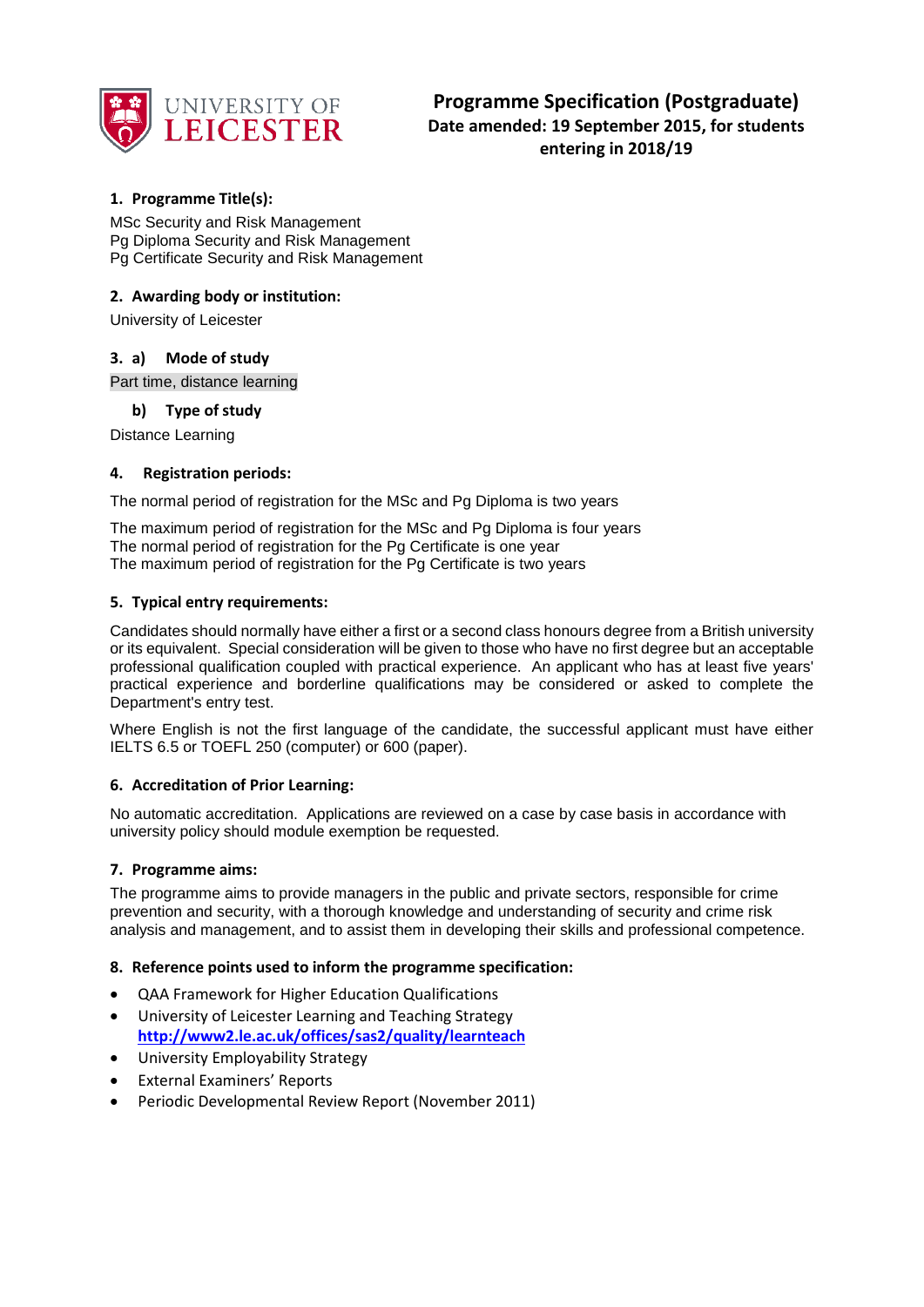## **9. Programme Outcomes:**

| <b>Intended Learning Outcomes</b>                                                                                                                                                                                                                     | <b>Teaching and</b>                                                               | <b>How Demonstrated?</b>               |  |
|-------------------------------------------------------------------------------------------------------------------------------------------------------------------------------------------------------------------------------------------------------|-----------------------------------------------------------------------------------|----------------------------------------|--|
|                                                                                                                                                                                                                                                       | <b>Learning Methods</b>                                                           |                                        |  |
| (a) Subject and Professional skills                                                                                                                                                                                                                   |                                                                                   |                                        |  |
|                                                                                                                                                                                                                                                       | <b>Knowledge</b>                                                                  |                                        |  |
| Advanced knowledge of organisational risks<br>and risk management strategies, with a<br>particular emphasis on the threat of workplace<br>crime.                                                                                                      | Independent research<br>& written course<br>modules, readings and<br>text books.  | Assessed assignment &<br>dissertation. |  |
|                                                                                                                                                                                                                                                       | <b>Concepts</b>                                                                   |                                        |  |
| Enhanced grasp of principles and concepts of<br>crime prevention, criminological theory, risk<br>management and management theory and<br>their application to the specific context of<br>security and risk management.                                | Independent research<br>& written course<br>modules, readings and<br>text books.  | Assessed assignment &<br>dissertation. |  |
|                                                                                                                                                                                                                                                       | <b>Techniques</b>                                                                 |                                        |  |
| Mastery of research methods, incl. information<br>management.                                                                                                                                                                                         | Independent research<br>& written course<br>modules, readings, and<br>text books. | Assessed assignment &<br>dissertation. |  |
|                                                                                                                                                                                                                                                       | <b>Critical analysis</b>                                                          |                                        |  |
| Ability to explain and analyse concepts and<br>techniques with independence, rigour and<br>reflexivity.                                                                                                                                               | Independent research<br>& written course<br>modules, readings, and<br>text books. | Assessed assignment &<br>dissertation  |  |
|                                                                                                                                                                                                                                                       | <b>Presentation</b>                                                               |                                        |  |
| Ability to organise research material in a<br>manner appropriate to the medium that is to be<br>assessed; to write assignments to a high<br>standard, and to collate and present research<br>findings in the dissertation.                            | Independent research<br>& written course<br>modules, readings, and<br>text books. | Assessed assignment &<br>dissertation. |  |
|                                                                                                                                                                                                                                                       | <b>Appraisal of evidence</b>                                                      |                                        |  |
| Ability to analyse and assess a<br>variety<br>of<br>complex<br>organisational<br>management and<br>issues in the context of security and risk<br>management. Ability to mount and sustain an<br>independent level of inquiry at an advanced<br>level. | Independent research<br>& written course<br>modules, readings, and<br>text books. | Assessed assignment &<br>dissertation. |  |
| (b) Transferable skills                                                                                                                                                                                                                               |                                                                                   |                                        |  |
| <b>Research skills</b>                                                                                                                                                                                                                                |                                                                                   |                                        |  |
| self-directed<br>learning<br>Ability<br>manage<br>to<br>timetable and meet deadlines - especially<br>developed in the dissertation process.                                                                                                           | Independent research<br>& written course<br>modules, readings, and<br>text books. | Assessed assignment &<br>dissertation. |  |
| <b>Communication skills</b>                                                                                                                                                                                                                           |                                                                                   |                                        |  |
| Ability to communicate effectively in context of<br>tutorials and study schools; ability to write<br>cogently and clearly.                                                                                                                            | Independent research<br>& written course<br>modules, readings, and<br>text books  | Assessed assignment &<br>dissertation. |  |
| <b>Data presentation</b>                                                                                                                                                                                                                              |                                                                                   |                                        |  |
| Ability<br>clearly<br>to<br>research<br>present<br>and<br>effectively.                                                                                                                                                                                | Research Methods<br>module and<br>independent research                            | Assessed assignment &<br>dissertation. |  |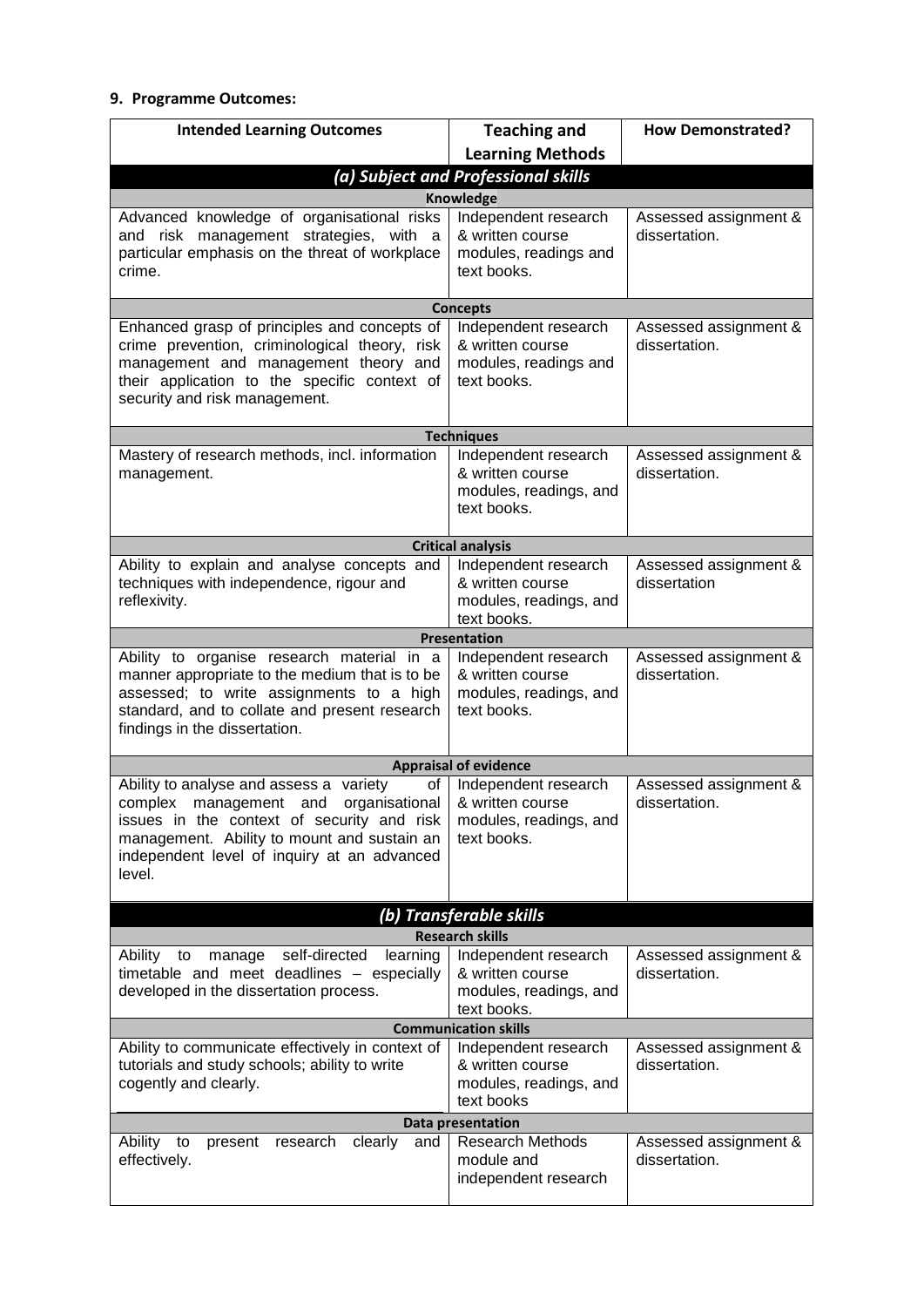| <b>Intended Learning Outcomes</b>                                                                                                                                                                           | <b>Teaching and</b>                                                                                             | <b>How Demonstrated?</b>                                     |  |
|-------------------------------------------------------------------------------------------------------------------------------------------------------------------------------------------------------------|-----------------------------------------------------------------------------------------------------------------|--------------------------------------------------------------|--|
|                                                                                                                                                                                                             | <b>Learning Methods</b>                                                                                         |                                                              |  |
|                                                                                                                                                                                                             | <b>Information technology</b>                                                                                   |                                                              |  |
| Use of IT to support studies effectively<br>including competence in aspects of VLEs, use<br>of IT in word processing, use of the internet<br>and specialist packages in data analysis                       | Tutorials, distance<br>learning materials,<br>independent research                                              | Assessed assignment &<br>dissertation.                       |  |
|                                                                                                                                                                                                             | <b>Problem solving</b>                                                                                          |                                                              |  |
| Ability to address and analyse theoretical,<br>methodological and empirical problems posed<br>by literature and practice relating to security<br>and risk management                                        | Distance learning<br>materials, discussion<br>boards, tutorials, work-<br>based application                     | Assessed assignment &<br>dissertation.                       |  |
|                                                                                                                                                                                                             | <b>Working relationships</b>                                                                                    |                                                              |  |
| Knowing how, when and where to draw on the<br>knowledge and expertise of University staff<br>and students. Ability to access and work with<br>outside agencies where appropriate<br>(dissertation research) | Liaising with tutors,<br>discussion boards,<br>independent research,<br>dissertation<br>supervision.            | Not formally assessed<br>except for dissertation<br>outcome. |  |
| <b>Managing learning</b>                                                                                                                                                                                    |                                                                                                                 |                                                              |  |
| self-directed<br>Ability<br>to<br>manage<br>learning<br>timetable and meet deadlines - especially<br>developed in the dissertation process.                                                                 | Independent research<br>& written course<br>modules, readings, and<br>text books.                               | Assessed assignment &<br>dissertation.                       |  |
| <b>Career management</b>                                                                                                                                                                                    |                                                                                                                 |                                                              |  |
| Most students will have careers in<br>similar/same field and look to the MSc as a<br>way of enhancing and developing skills to lead<br>them to a higher level of management.                                | <b>Personal Development</b><br>Planning (PDP).<br>Independent research<br>for dissertation where<br>appropriate | Not formally assessed<br>except for dissertation<br>outcome. |  |

# Pg Diploma:

| <b>Intended Learning Outcomes</b>                                                                                                                                                                                      | <b>Teaching and</b><br><b>Learning Methods</b>                                    | <b>How Demonstrated?</b> |
|------------------------------------------------------------------------------------------------------------------------------------------------------------------------------------------------------------------------|-----------------------------------------------------------------------------------|--------------------------|
|                                                                                                                                                                                                                        | (a) Subject and Professional skills                                               |                          |
|                                                                                                                                                                                                                        | <b>Knowledge</b>                                                                  |                          |
| Advanced knowledge of organisational risks<br>and risk management strategies, with a<br>particular emphasis on the threat of workplace<br>crime.                                                                       | Independent research<br>& written course<br>modules, readings and<br>text books.  | Assessed assignments.    |
|                                                                                                                                                                                                                        | <b>Concepts</b>                                                                   |                          |
| Enhanced grasp of principles and concepts of<br>crime prevention, criminological theory, risk<br>management and management theory and<br>their application to the specific context of<br>security and risk management. | Independent research<br>& written course<br>modules, readings and<br>text books.  | Assessed assignments     |
| <b>Techniques</b>                                                                                                                                                                                                      |                                                                                   |                          |
| Mastery of research methods, incl. information<br>management.                                                                                                                                                          | Independent research<br>& written course<br>modules, readings, and<br>text books. | Assessed assignments     |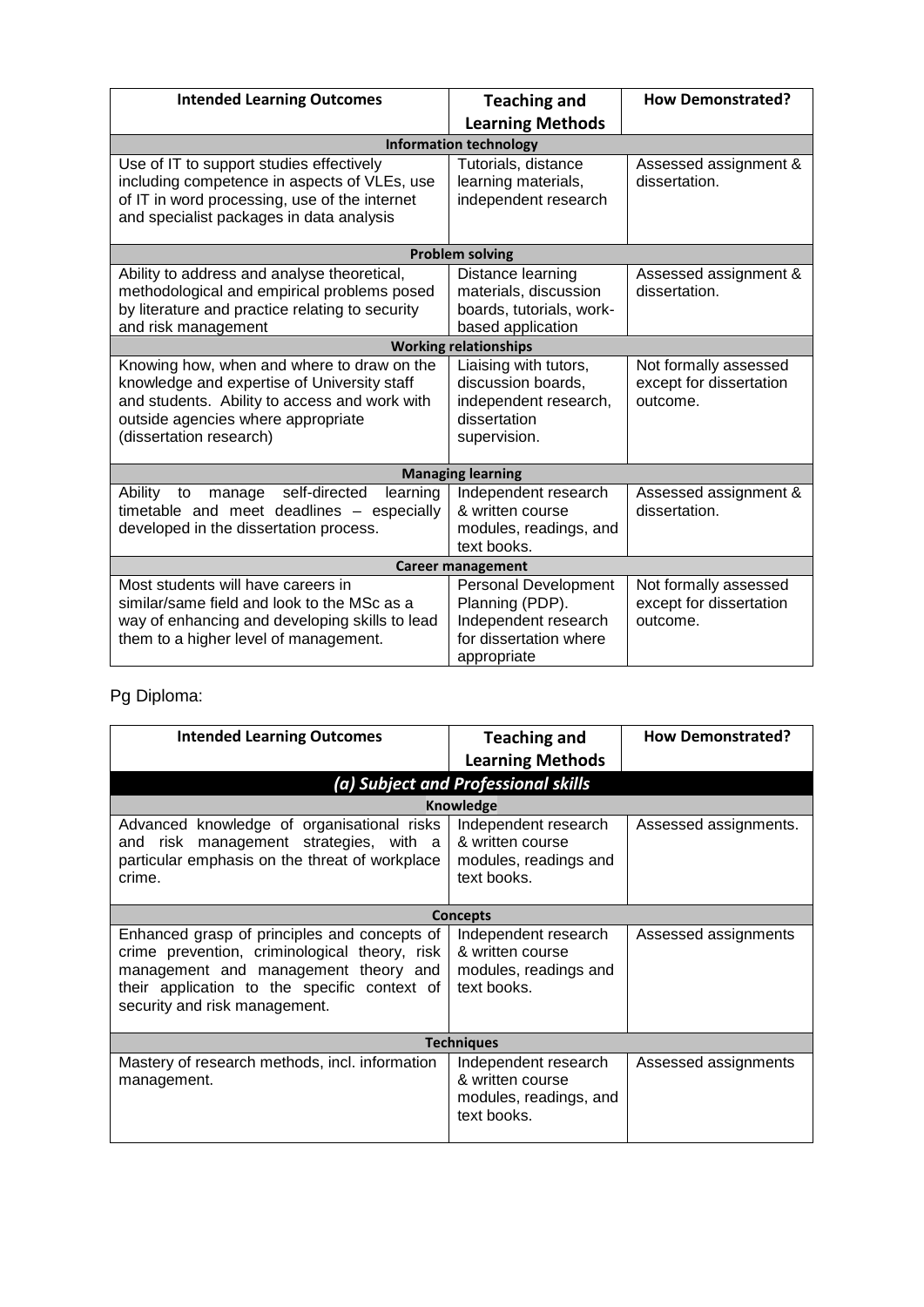| <b>Intended Learning Outcomes</b>                                                                                                                                                                                                                  | <b>Teaching and</b>                                                                         | <b>How Demonstrated?</b> |  |
|----------------------------------------------------------------------------------------------------------------------------------------------------------------------------------------------------------------------------------------------------|---------------------------------------------------------------------------------------------|--------------------------|--|
|                                                                                                                                                                                                                                                    | <b>Learning Methods</b>                                                                     |                          |  |
|                                                                                                                                                                                                                                                    | <b>Critical analysis</b>                                                                    |                          |  |
| Ability to explain and analyse concepts and<br>techniques with independence, rigour and<br>reflexivity.                                                                                                                                            | Independent research<br>& written course<br>modules, readings, and<br>text books.           | Assessed assignments     |  |
|                                                                                                                                                                                                                                                    | <b>Presentation</b>                                                                         |                          |  |
| Ability to organise research material in a<br>manner appropriate to the medium that is to be<br>assessed; to write assignments to a high<br>standard.                                                                                              | Independent research<br>& written course<br>modules, readings, and<br>text books.           | Assessed assignments     |  |
|                                                                                                                                                                                                                                                    | <b>Appraisal of evidence</b>                                                                |                          |  |
| Ability to analyse and assess a variety<br>οf<br>management and<br>organisational<br>complex<br>issues in the context of security and risk<br>management. Ability to mount and sustain an<br>independent level of inquiry at an advanced<br>level. | Independent research<br>& written course<br>modules, readings, and<br>text books.           | Assessed assignments     |  |
|                                                                                                                                                                                                                                                    | (b) Transferable skills                                                                     |                          |  |
|                                                                                                                                                                                                                                                    | <b>Research skills</b>                                                                      |                          |  |
| self-directed<br>Ability<br>learning<br>manage<br>to<br>timetable and meet deadlines.                                                                                                                                                              | Independent research<br>& written course<br>modules, readings, and<br>text books.           | Assessed assignments     |  |
|                                                                                                                                                                                                                                                    | <b>Communication skills</b>                                                                 |                          |  |
| Ability to communicate effectively in context of<br>tutorials and study schools; ability to write<br>cogently and clearly.                                                                                                                         | Independent research<br>& written course<br>modules, readings, and<br>text books            | Assessed assignments     |  |
|                                                                                                                                                                                                                                                    | <b>Data presentation</b>                                                                    |                          |  |
| research<br>clearly<br>Ability<br>to<br>present<br>and<br>effectively.                                                                                                                                                                             | Research Methods<br>module                                                                  | Assessed assignment.     |  |
|                                                                                                                                                                                                                                                    | <b>Information technology</b>                                                               |                          |  |
| Use of IT to support studies effectively<br>including competence in aspects of VLEs, use<br>of IT in word processing, use of the internet.                                                                                                         | Tutorials, distance<br>learning materials,<br>independent research                          | Assessed assignments     |  |
| <b>Problem solving</b>                                                                                                                                                                                                                             |                                                                                             |                          |  |
| Ability to address and analyse theoretical,<br>methodological and empirical problems posed<br>by literature and practice relating to security<br>and risk management                                                                               | Distance learning<br>materials, discussion<br>boards, tutorials, work-<br>based application | Assessed assignments     |  |
| <b>Working relationships</b>                                                                                                                                                                                                                       |                                                                                             |                          |  |
| Knowing how, when and where to draw on the<br>knowledge and expertise of University staff<br>and students.                                                                                                                                         | Liaising with tutors,<br>discussion boards,<br>independent research.                        | Not formally assessed    |  |
| <b>Managing learning</b>                                                                                                                                                                                                                           |                                                                                             |                          |  |
| learning<br>Ability<br>self-directed<br>to<br>manage<br>timetable and meet deadlines.                                                                                                                                                              | Independent research<br>& written course<br>modules, readings, and<br>text books.           | Assessed assignments     |  |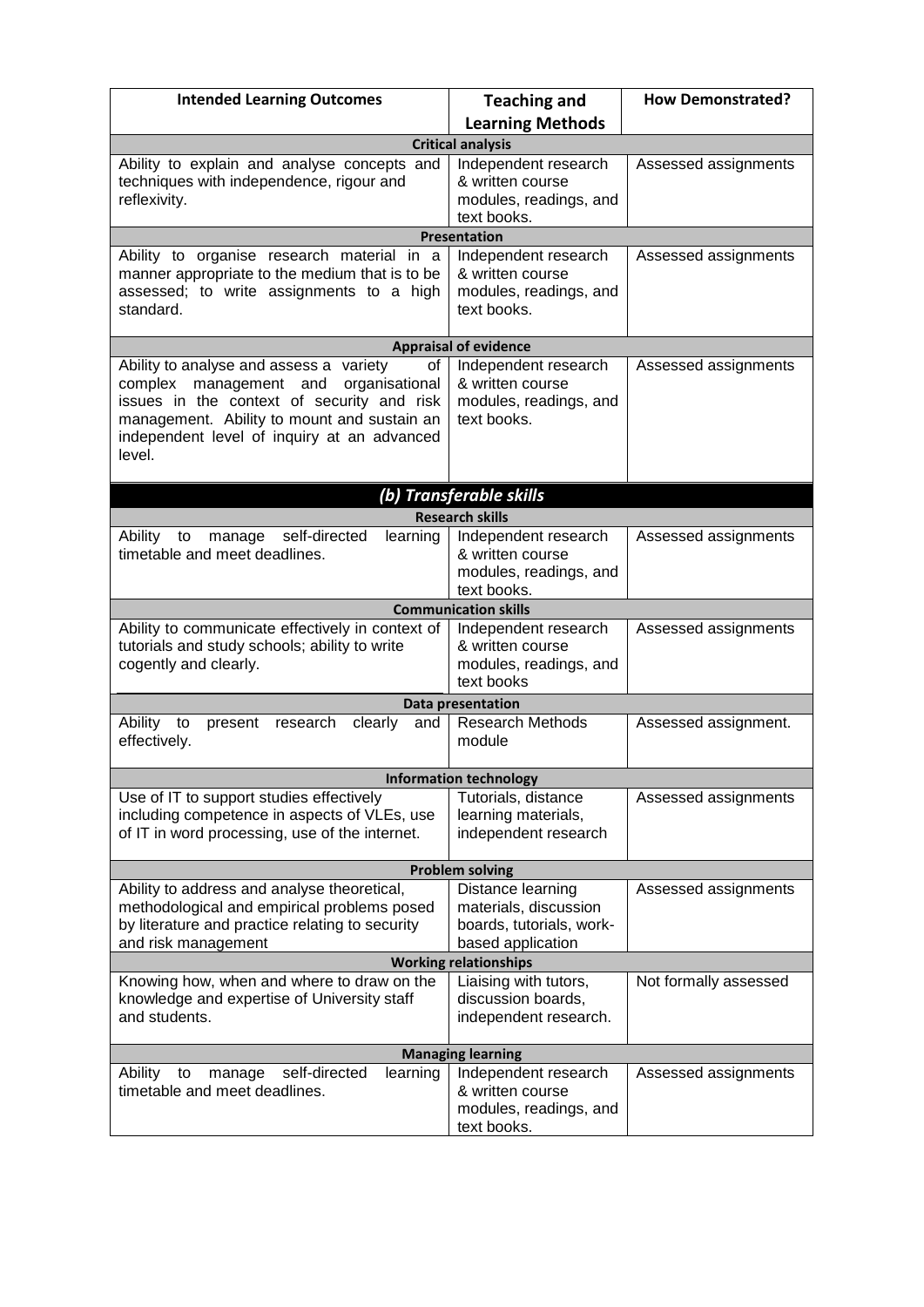| <b>Intended Learning Outcomes</b>                                                                                                                                               | <b>Teaching and</b><br><b>Learning Methods</b> | <b>How Demonstrated?</b> |  |
|---------------------------------------------------------------------------------------------------------------------------------------------------------------------------------|------------------------------------------------|--------------------------|--|
| <b>Career management</b>                                                                                                                                                        |                                                |                          |  |
| Most students will have careers in<br>similar/same field and look to the course as a<br>way of enhancing and developing skills to lead<br>them to a higher level of management. | <b>Personal Development</b><br>Planning (PDP). | Not formally assessed.   |  |

# Pg Certificate:

| <b>Intended Learning Outcomes</b>                                                                                                                                                                                                               | <b>Teaching and</b>                                                               | <b>How Demonstrated?</b> |  |
|-------------------------------------------------------------------------------------------------------------------------------------------------------------------------------------------------------------------------------------------------|-----------------------------------------------------------------------------------|--------------------------|--|
|                                                                                                                                                                                                                                                 | <b>Learning Methods</b>                                                           |                          |  |
|                                                                                                                                                                                                                                                 | (a) Subject and Professional skills                                               |                          |  |
|                                                                                                                                                                                                                                                 | <b>Knowledge</b>                                                                  |                          |  |
| Advanced knowledge of organisational risks<br>and risk management strategies, with a<br>particular emphasis on the threat of workplace<br>crime.                                                                                                | Independent research<br>& written course<br>modules, readings and<br>text books.  | Assessed assignments     |  |
|                                                                                                                                                                                                                                                 | <b>Concepts</b>                                                                   |                          |  |
| Enhanced grasp of principles and concepts of<br>crime prevention, criminological theory, risk<br>management and management theory and<br>their application to the specific context of<br>security and risk management.                          | Independent research<br>& written course<br>modules, readings and<br>text books.  | Assessed assignments     |  |
|                                                                                                                                                                                                                                                 | <b>Techniques</b>                                                                 |                          |  |
| Mastery of research methods, incl. information<br>management.                                                                                                                                                                                   | Independent research<br>& written course<br>modules, readings, and<br>text books. | Assessed assignments     |  |
|                                                                                                                                                                                                                                                 | <b>Critical analysis</b>                                                          |                          |  |
| Ability to explain and analyse concepts and<br>techniques with independence, rigour and<br>reflexivity.                                                                                                                                         | Independent research<br>& written course<br>modules, readings, and<br>text books. | Assessed assignments     |  |
|                                                                                                                                                                                                                                                 | Presentation                                                                      |                          |  |
| Ability to organise research material in a<br>manner appropriate to the medium that is to be<br>assessed; to write assignments to a high<br>standard.                                                                                           | Independent research<br>& written course<br>modules, readings, and<br>text books. | Assessed assignment      |  |
|                                                                                                                                                                                                                                                 | <b>Appraisal of evidence</b>                                                      |                          |  |
| Ability to analyse and assess a variety<br>of<br>complex management and<br>organisational<br>issues in the context of security and risk<br>management. Ability to mount and sustain an<br>independent level of inquiry at an advanced<br>level. | Independent research<br>& written course<br>modules, readings, and<br>text books. | Assessed assignments     |  |
| (b) Transferable skills                                                                                                                                                                                                                         |                                                                                   |                          |  |
| <b>Research skills</b>                                                                                                                                                                                                                          |                                                                                   |                          |  |
| Ability<br>self-directed<br>learning<br>to<br>manage<br>timetable and meet deadlines.                                                                                                                                                           | Independent research<br>& written course<br>modules, readings, and<br>text books. | Assessed assignments     |  |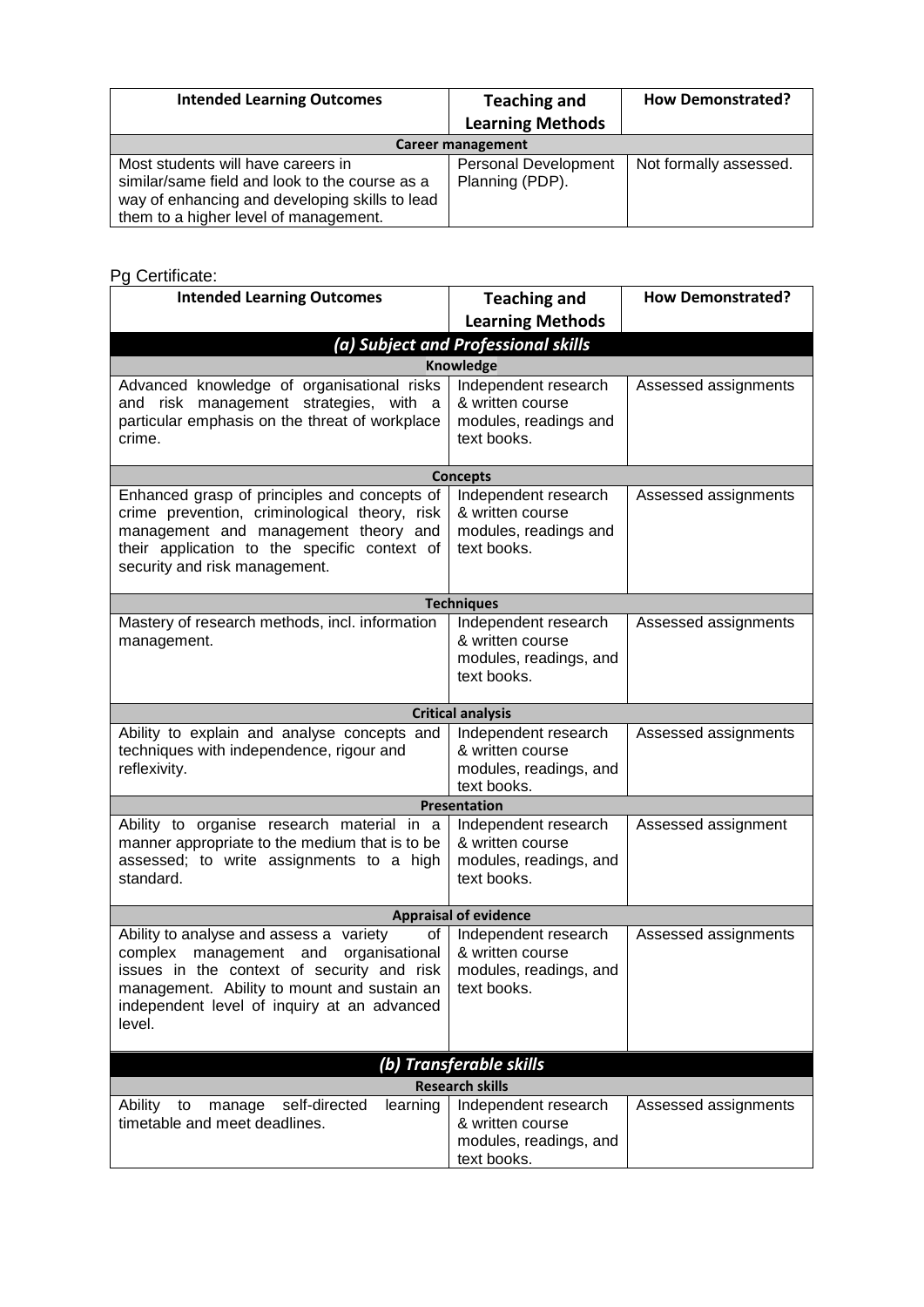| <b>Intended Learning Outcomes</b>                                                                                                                                               | <b>Teaching and</b>                                                                                             | <b>How Demonstrated?</b> |  |
|---------------------------------------------------------------------------------------------------------------------------------------------------------------------------------|-----------------------------------------------------------------------------------------------------------------|--------------------------|--|
|                                                                                                                                                                                 | <b>Learning Methods</b>                                                                                         |                          |  |
|                                                                                                                                                                                 | <b>Communication skills</b>                                                                                     |                          |  |
| Ability to communicate effectively in context of<br>tutorials and study schools; ability to write<br>cogently and clearly.                                                      | Independent research<br>& written course<br>modules, readings, and<br>text books                                | Assessed assignments     |  |
|                                                                                                                                                                                 | <b>Information technology</b>                                                                                   |                          |  |
| Use of IT to support studies effectively<br>including competence in aspects of VLEs, use<br>of IT in word processing, use of the internet.                                      | Tutorials, distance<br>learning materials,<br>independent research                                              | Assessed assignments     |  |
|                                                                                                                                                                                 | <b>Problem solving</b>                                                                                          |                          |  |
| Ability to address and analyse theoretical,<br>methodological and empirical problems posed<br>by literature and practice relating to security<br>and risk management            | Distance learning<br>materials, discussion<br>boards, tutorials, work-<br>based application                     | Assessed assignments     |  |
|                                                                                                                                                                                 | <b>Working relationships</b>                                                                                    |                          |  |
| Knowing how, when and where to draw on the<br>knowledge and expertise of University staff<br>and students.                                                                      | Liaising with tutors,<br>discussion boards,<br>independent research.                                            | Not formally assessed    |  |
| <b>Managing learning</b>                                                                                                                                                        |                                                                                                                 |                          |  |
| Ability<br>self-directed<br>to<br>manage<br>learning<br>timetable and meet deadlines.                                                                                           | Independent research<br>& written course<br>modules, readings, and<br>text books.                               | Assessed assignments     |  |
| <b>Career management</b>                                                                                                                                                        |                                                                                                                 |                          |  |
| Most students will have careers in<br>similar/same field and look to the course as a<br>way of enhancing and developing skills to lead<br>them to a higher level of management. | <b>Personal Development</b><br>Planning (PDP).<br>Independent research<br>for dissertation where<br>appropriate | Not formally assessed    |  |

## **10. Special features:**

Makes significant use of innovative e-learning technologies for learning and teaching purposes. Independent learning, supervised dissertation research (for the MSc).

## **11. Indications of programme quality:**

Annual Programme Review External Examiner's reports Academic Audit

# **12. Scheme of Assessment**

As defined in **Senate Regulation 6:** Regulations governing taught postgraduate programmes of study applies.

## **13. Progression points**

As defined i[n Senate Regulation 6:](http://www.le.ac.uk/senate-regulation6) Regulations governing taught postgraduate programmes of study.

In cases where a student has failed to meet a requirement to progress he or she will be required to withdraw from the course and a recommendation will be made to the Board of Examiners for an intermediate award where appropriate.

## **14. Rules relating to re-sits or re-submissions:**